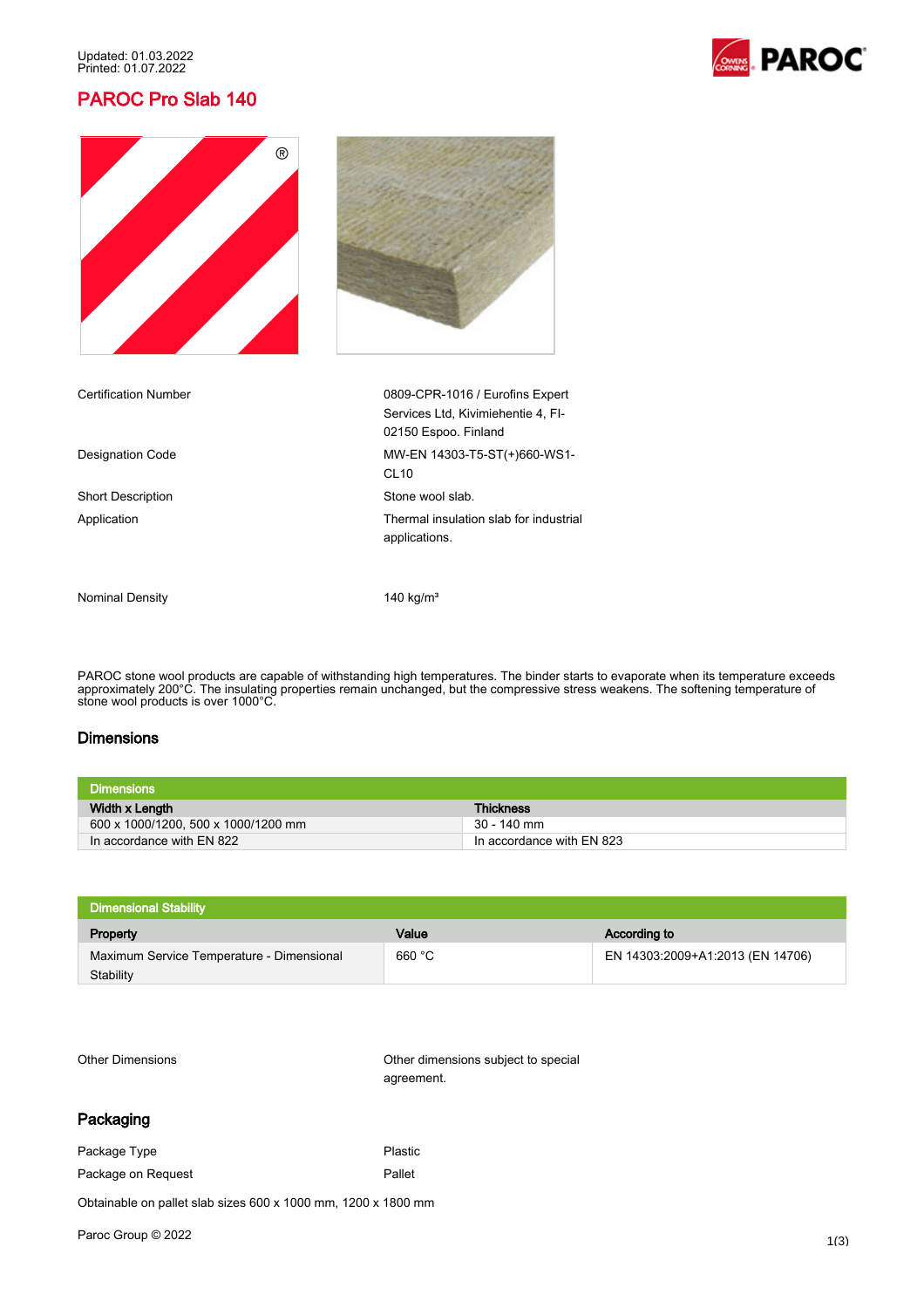

## Fire properties

| <b>Reaction to Fire</b>              |            |                                    |
|--------------------------------------|------------|------------------------------------|
| Property                             | Value      | <b>According to</b>                |
| Reaction to Fire, Euroclass          | A1         | EN 14303:2009+A1:2013 (EN 13501-1) |
|                                      |            |                                    |
| <b>Continuous Glowing Combustion</b> |            |                                    |
| Property                             | Value      | According to                       |
| <b>Continuous Glowing Combustion</b> | <b>NPD</b> | EN 14303:2009+A1:2013              |

## Thermal Properties

| <b>Thermal Resistance</b>                       |            |                                  |
|-------------------------------------------------|------------|----------------------------------|
| Property                                        | Value      | According to                     |
| Thermal Conductivity in 10 °C, $\lambda_{10}$   | 0.037 W/mK | EN 14303:2009+A1:2013 (EN 12667) |
| Thermal Conductivity in 50 °C, $\lambda_{50}$   | 0,041 W/mK | EN 14303:2009+A1:2013 (EN 12667) |
| Thermal Conductivity in 100 °C, $\lambda_{100}$ | 0.046 W/mK | EN 14303:2009+A1:2013 (EN 12667) |
| Thermal Conductivity in 150 °C, $\lambda_{150}$ | 0.052 W/mK | EN 14303:2009+A1:2013 (EN 12667) |
| Thermal Conductivity in 200 °C, $\lambda_{200}$ | 0.059 W/mK | EN 14303:2009+A1:2013 (EN 12667) |
| Thermal Conductivity in 300 °C, $\lambda_{300}$ | 0.077 W/mK | EN 14303:2009+A1:2013 (EN 12667) |
| Thermal Conductivity in 400 °C, $\lambda_{400}$ | 0,099 W/mK | EN 14303:2009+A1:2013 (EN 12667) |
| Thermal Conductivity in 500 °C, $\lambda_{500}$ | 0.128 W/mK | EN 14303:2009+A1:2013 (EN 12667) |
| Thermal Conductivity in 600 °C, $\lambda_{600}$ | 0.162 W/mK | EN 14303:2009+A1:2013 (EN 12667) |
| Dimensions and Tolerances                       | T5         | EN 14303:2009+A1:2013 (EN 823)   |

## Moisture Properties

| Water Permeability                              |                       |                                 |
|-------------------------------------------------|-----------------------|---------------------------------|
| Property                                        | Value                 | According to                    |
| Water Absorption, Short Term WS, W <sub>p</sub> | ≤ 1 kg/m <sup>2</sup> | EN 14303:2009+A1:2013 (EN 1609) |

| <b>Water Vapour Permeability</b>  |            |                                  |
|-----------------------------------|------------|----------------------------------|
| Property                          | Value      | According to                     |
| Water Vapour Diffusion Resistance | <b>NPD</b> | EN 14303:2009+A1:2013 (EN 12086) |

# Rate of Release of Corrosive Substances

| Trace Quantities of Water Soluble lons and the pH Value |            |                                  |
|---------------------------------------------------------|------------|----------------------------------|
| Property                                                | Value      | According to                     |
| Chloride Ions, CI-                                      | $< 10$ ppm | EN 14303:2009+A1:2013 (EN 13468) |

Complies with the requirements set by BS 2972 Part 12.

## Sound Properties

| <b>Acoustic Absorption Index</b> |            |                                    |
|----------------------------------|------------|------------------------------------|
| Property                         | Value      | According to                       |
| Sound Absorption                 | <b>NPD</b> | EN 14303:2009+A1:2013 (EN ISO 354) |